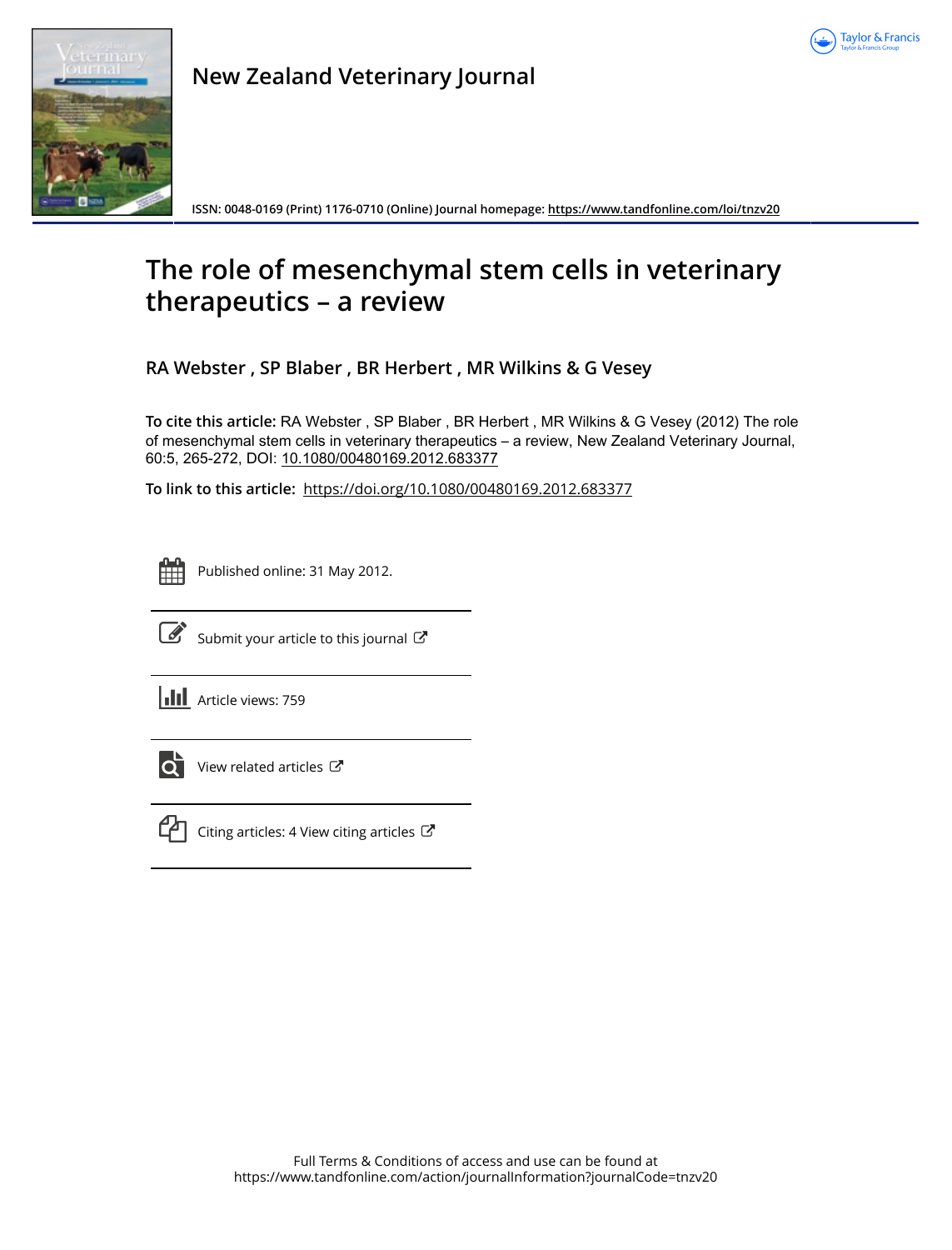# The role of mesenchymal stem cells in veterinary therapeutics – a review

RA Webster $^{*{\S}},$  SP Blaber $^*$ , BR Herbert $^*$ , MR Wilkins $^{\dagger}$  and G Vesey $^{\ddagger}$ 

### Abstract

Adult mammalian tissue contains a population of cells known as mesenchymal stem cells (MSC), that possess the capability to secrete regenerative cytokines and to differentiate into specialised cell types. When transplanted to a site of injury MSC embed in damaged tissue and repair and regenerate the tissue by secreting cytokines. The immuno-privileged and immunoregulatory capabilities of MSC enhance their therapeutic potential not only in autologous but also allogeneic recipients. Studies have demonstrated the beneficial effects of MSC in the treatment of a variety of clinical conditions including osteoarthritis, tendon injuries, and atopic dermatitis in domestic animals. Studies using animal models have shown promising results following MSC or MSC secretion therapy for induced injury in musculoskeletal and nervous systems and some organ diseases.

This review describes the stem cell types relevant to regenerative medicine and the procedures used for isolation, identification, expansion, enrichment and differentiation of these cells. We also review the use of MSC in animal models of disease as well as diseases in the clinical veterinary setting.

KEY WORDS: Adult stem cells, mesenchymal cells, hematopoietic cell, adipose tissue, bone marrow

### Introduction

Stem cells are part of the tissue repair mechanism found in all mammalian tissues. They are unspecialised cells capable of renewing themselves through division, sometimes after lengthy periods of inactivity. Under certain physiologic or experimental conditions, stem cells can differentiate into tissue- or organspecific cells with specialised functions (e.g. muscle, blood or neural cells). It is these characteristics that distinguish stem cells from other cell types.

There are two types of stem cells: embryonic and adult stem cells. Embryonic stem cells (ESC) are derived from the inner cell mass of the blastocyst. They are considered to be of vast potential in regenerative medicine because they are capable of becoming any differentiated cell in the body; this ability is known as pluripotency. There is, however, some risk associated with therapeutic use of ESC due to immunological rejection, mutation and the formation of tumours (Amariglio et al. 2009). Furthermore, the use of ESC is fraught with controversy due to the ethical and legislative issues surrounding embryo-derived material. Adult stem cells are multipotent meaning they can give rise to a defined number of cell types. These cells, which are capable of self-renewal, carry none of the ethical issues associated with ESC because they are obtained from fully developed adult tissues. Some adult stem cells are considered to be more valuable than others, due to their accessibility, abundance, self-renewal properties, plasticity and ability to proliferate and differentiate. Of most therapeutic relevance are mesenchymal stem cells (MSC) and hematopoietic stem cells (HSC). MSC can differentiate into many cell types including the chondrogenic, adipogenic, osteogenic and myogenic lineages (Zuk et al. 2001). MSC are immuno-compatible and have an immuno-regulatory effect, both of which are advantageous when making therapeutic use of them (Augello et al. 2007). HSC are found in bone marrow in high numbers and also in blood in low numbers in a mobilised cytokine-induced state. They give rise to platelets, red and white blood cells and can form any cellular components of the blood.

The purpose of this article is to provide a brief background on stem cells, review the use of stem cell therapy in animals and provide a guide for the therapeutic use of stem cells in domestic animals. This review focuses on MSC and their therapeutic use. Although HSC are relevant in the human clinical setting, currently they are not utilised in veterinary medicine.

# Sources of stem cells

Stem cells can be obtained from many sites. For veterinary applications the common sites are bone marrow, adipose tissue and umbilical cord blood. The number of stem cells isolated from these tissues can vary, however, it should be noted that a known therapeutic dose of stem cells has not been yet defined for any disease in any species.

#### Bone marrow

Bone marrow contains both MSC and HSC, with, MSC being present at lower numbers than HSC (Baksh et al. 2004). Bone marrow is harvested using an aspiration needle such as a jamshidi. In dogs and cats, marrow is collected from the femur, tibia or

- ESC Embryonic stem cell(s)
- HSC Hematopoietic stem cell(s)
- MSC Mesenchymal stem cell(s)
- SVF Stromal vascular fraction

<sup>\*</sup> Department of Chemistry and Biomolecular Sciences, Faculty of Science, Macquarie University, NSW 2109, Australia.

<sup>&</sup>lt;sup>†</sup> School of Biotechnology and Biomolecular Sciences, The University of New South Wales, Sydney, NSW 2052, Australia.

<sup>{</sup> Regeneus Pty Limited, PO Box 20, NSW 2072, Australia.

<sup>&</sup>lt;sup>§</sup> Author for correspondence. Email: rebweb78@gmail.com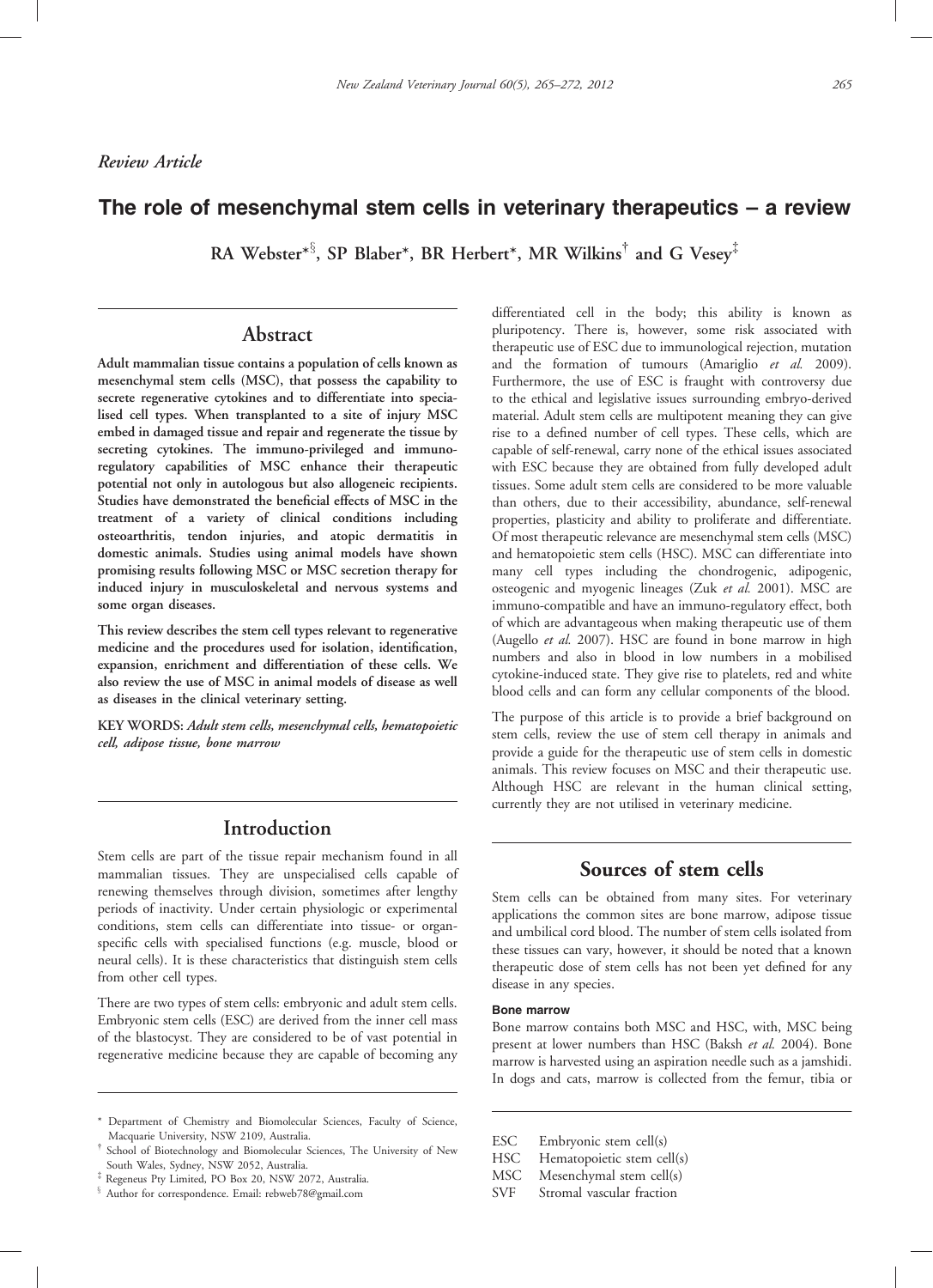humeral head with the humeral head being reported as the least traumatic (Frimberger et al. 2006). In horses, due to ease of access, marrow is collected from the sternum (Smith and Webbon 2005).

The volume of bone marrow that can be easily harvested from a cat or dog tibia or femur is approximately 1 mL per 1 kg of body weight. From 10 mL of bone marrow approximately  $6 \times 10^7$ nucleated cells can be harvested, of which 600 to 6000 are stem cells (Pittenger et al. 1999; Varma et al. 2005). To separate the nucleated cells from red blood cells, a density gradient centrifugation procedure such as Ficoll-paque is performed. After washing by gentle centrifugation in saline, cells can be administered to the animal immediately, or can be further purified or enriched.

#### Adipose tissue

Mesenchymal stem cells are present in fat at higher levels than bone marrow (Varma et al. 2005) and are associated with the vast network of dense capillary beds lining adipose tissue (Crisan et al. 2008). Suitable tissue can be obtained using surgical excision of inguinal, abdominal and thoracic wall fat in companion animals. In horses following sedation adipose tissue can be obtained from the superficial gluteal fascia (Vidal et al. 2007).

The isolation of stem cells from adipose tissue involves mincing the tissue, digesting with collagenase and centrifugation. Adipocytes will float to the top whereas stem cells and other non-adipocyte cells form a stromal vascular pellet (Zuk et al. 2001).

The stromal vascular fraction (SVF) contains MSC, endothelial progenitor cells known to be involved in angiogenesis, monocytes and macrophages known for the high expression of antiinflammatory cytokine interleukin-10, as well as pericytes, mast cells, preadipocytes, fibroblasts and smooth muscle cells (Varma et al. 2005; Riordan et al. 2009; Tallone et al. 2011). The therapeutic use of the entire SVF offers its own benefits, in that a mixed cell population allows for immediate, same day treatment. Furthermore, it is likely that the non-MSC cell types in the SVF possess therapeutic properties, and may act in a concerted manner with each other, the MSC and the local cells to produce cumulative therapeutic effects.

#### Umbilical cord blood

Umbilical cord blood should be collected immediately after foaling, using venipuncture with a 16 g needle attached to a blood collection bag containing an anticoagulant (Koch et al. 2007). Cells can then be cryopreserved either before or after in vitro expansion.

It appears that fresh umbilical cord cells and cryopreserved thawed cells have similar cell numbers and cell viability (Koch et al. 2007). Umbilical cord blood has lower numbers of MSC compared with bone marrow, but there is evidence to suggest this source has greater plasticity (Koch et al. 2007), with differentiation of these cells into cartilage, bone, hepatocytes and endodermal-derived cells described (Reed and Johnson 2008).

## Processing prior to use

There are a number of common techniques that can be used to confirm the presence of MSC, and/or enrich or expand numbers of MSC prior to therapeutic use. Three criteria are used for the definition of multipotent MSC, according to the International Society for Cellular Therapy (Dominici et al. 2006), including the expression of cell markers CD73, CD90 and CD105 and lack of expression of the hematopoietic cell markers CD34 and CD45. Confirmation of MSC identity can be achieved using antibodies that recognise surface markers using techniques such as flow cytometry or fluorescence microscopy. In addition, the MSC must be capable of differentiating into cells of various lineages. This is generally achieved by growing the cells in a chemically defined medium. Finally, the MSC must display plastic adherence. This feature of MSC can be exploited to obtain a relatively pure population of MSC that can be expanded to achieve the desired number of cells for therapeutic use. However, there are concerns regarding the effect of long-term culture on these cells. Cultured cells may display genetic instability (Ross et al. 2011) and may not only lose functional characteristics but also differentiation potential (Mitchell et al. 2006). A further issue is that some cells have shown malignant transformation when cultured for long periods (Gimble et al. 2007). There are numerous on-going trials in humans assessing the long-term safety and efficacy of these cells.

Enrichment of MSC from mixed cell populations can be achieved through the use of density gradients, immuno-magnetic techniques, and fluorescent activated cell sorting. Furthermore, MSC can be seeded or cultured onto materials that facilitate adherence and integration of new connective tissues. (Bruder et al. 1998; Butler et al. 2008; Del Bue et al. 2008). These resorbable materials are designed to act as a scaffold until the introduced and recruited cells can commence tissue healing.

These techniques are not widely available in the veterinary setting, but some form of analysis of cells is useful for quality control and to help understand which cells are contributing to clinical effects (Horie et al. 2009). Moreover, this quality control approach may help to answer some of the unresolved questions such as the number of stem cells required to achieve a therapeutic effect.

### Therapeutic delivery

Once stem cells are isolated, and if required expanded, the method used for the reintroduction of the cells depends on the condition that is being treated. Delivery mechanisms that direct the maximum number of cells to the diseased area are essential.

For the treatment of osteoarthritic joints, an intra-articular injection is used resulting in therapeutic cells remaining within the affected joint (Horie et al. 2009). For damaged tendons, ultrasound guidance permits direct implantation. Other localised conditions such as corneal eye ulceration can be treated with a local, topical application (Oh et al. 2008).

For the administration of cells to an organ, direct injection would be the most targeted approach, however, this may not be achievable in veterinary practice. Interestingly, it has been shown that MSC can localise to damaged organs (Fang et al. 2007). This localisation suggests that I/V injections of cells can be used to treat certain conditions. For example, I/V injections of stem cells into rats improved renal function following ischemic kidney damage (Fang et al. 2007; Semedo et al. 2007).

If in vitro expansion of stem cells is not required, the delivery of the cellular preparation should take place rapidly, preferably on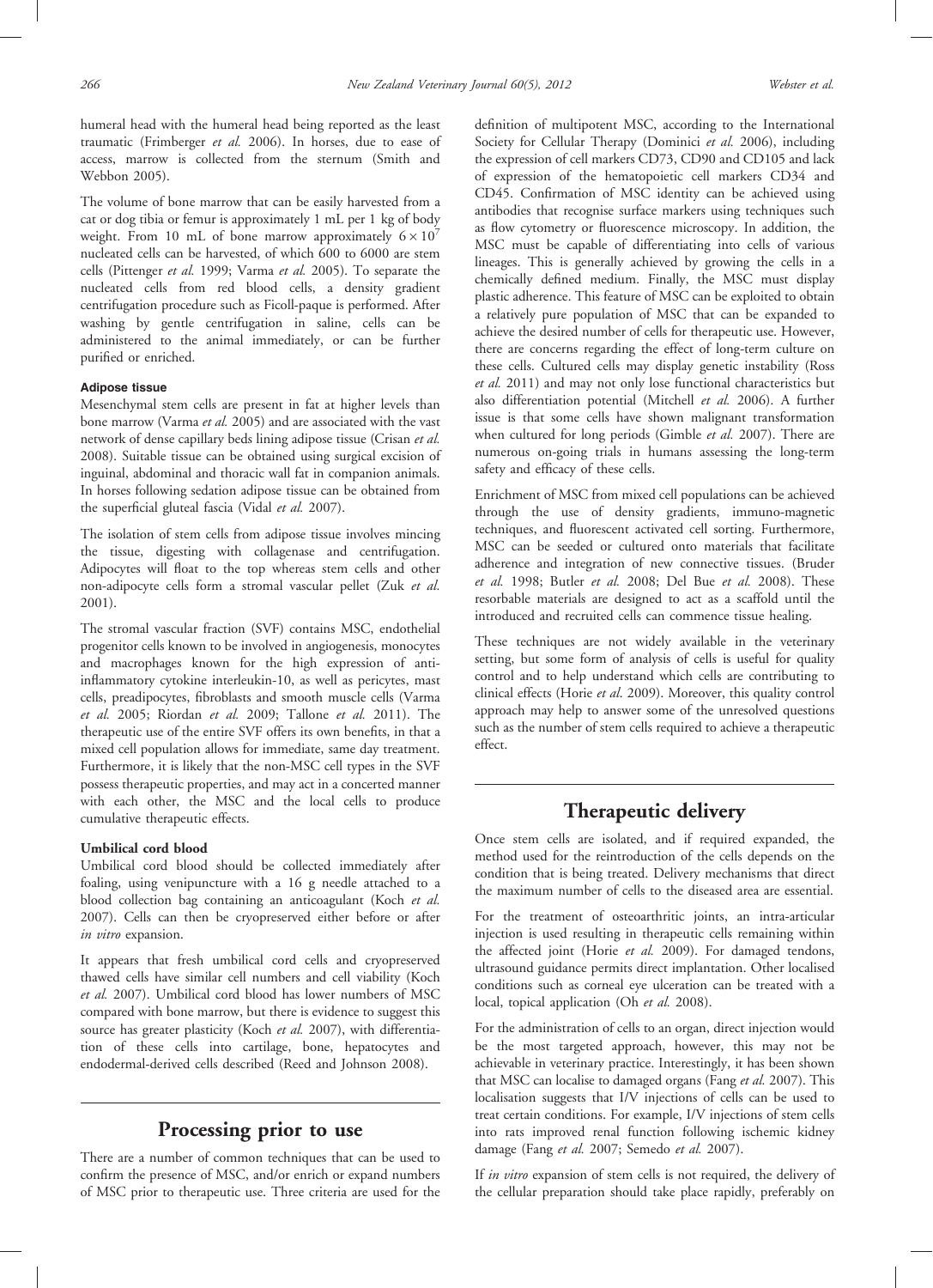the same day. Cryopreservation of cells is possible and it has been reported that long-term cryopreservation of canine MSC did not result in a loss of stem-like features (Martinello et al. 2011). However, whether the cryopreserved MSC retain the same functionality as fresh cells is not fully understood. Also there are challenges associated with maintaining viability and preventing biological contamination in the storage and shipping of cryopreserved cells.

#### Autologous, allogeneic and xenogeneic therapy

There are several different approaches to the use of stem cells in regenerative therapy. An autologous approach uses an individual's own cells for treatment. Cells are harvested from the animal, the stem cells purified and then re-introduced into the same animal. Allogeneic transplants use cells from a genetically non-identical member of the same species, whereas xenotransplantation is the use of tissue or cells from a different donor species. Autologous procedures are considered minimal risk and ethically uncomplicated. In contrast, allogeneic stem cells could be used to provide a valuable off-the-shelf product, given that MSC are immune privileged (Fang et al. 2007). However, to date, limited data has been generated on the long-term safety of these cell therapies in animals. Xenotransplantation has been used more as a research tool to examine the immuno-privileged status of MSC and their mechanism of action in vivo.

## Proposed mechanisms of action of MSC

The mechanisms by which stem cells repair and regenerate diseased sites are not yet fully understood. However, there is evidence for multiple mechanisms being involved. These are summarised in Table 1. Newly introduced stem cells have the capability to differentiate into specific cell types that can replace damaged or missing cells. Alternatively the introduced cells may mix or embed with existing cells thereby enhancing the existing cells function and ability to replicate (Kraus and Kirker-Head 2006). In the last decade, research has revealed additional mechanisms related to the secretion profiles of MSC and the beneficial properties of these secretions.

#### Table 1. The regeneration mechanisms of stem cells.

- Replacement of damaged or lost cells. Introduced stem cells differentiate into specific cell types and replace the function of damaged or lost cells. For example, stem cells introduced into a joint could differentiate into chondrocytes and form new cartilage (Wakitani et al. 1994).
- Cell embedding. Introduced cells embed with host cells and enhance cellular function (Rehman et al. 2004).
- Recruitment of cells. Introduced cells elicit the recruitment of cells from other parts of the body (Gimble et al. 2007).
- Anti-inflammatory effects. Secretions including interleukin-10 and hepatocyte growth factor from introduced cells have an immediate antiinflammatory effect. The introduced cells may embed in tissue and continually secrete anti-inflammatory cytokines (Rehman et al. 2004).
- Immune modulation. Introduced cells suppress the local immune environment, reducing inflammation and blocking autoimmune responses (Kang et al. 2008).

Growth factors. Introduced cells secrete growth hormones such as transforming growth factor beta (Kraus and Kirker-Head 2006).

Mesenchymal stem cells have potent anti-inflammatory and immuno-suppressive functions and secretions from these cells have similar capabilities (Baltzer et al. 2009; Table 1). The secretions have an immediate effect following introduction of the cells into the diseased site owing to the ability of the stem cells to respond to the local environment. It is recognised that the production of pro-inflammatory cytokines such as tumour necrosis factor- $\alpha$  and interleukin-1  $\alpha$  and  $-\beta$  from immune cells decreases following the introduction of MSC (Semedo et al. 2007), and a number of the growth factors and cytokines secreted from MSC can have potent anti-inflammatory effects, such as interleukin-10 (Augello et al. 2007) Introduced stem cells have been shown to embed in tissues and it is likely that these cells continue to secrete regenerative substances for a significant length of time (Rehman et al. 2004). It is now evident that the secretions from MSC have potent angiogenic, anti-apoptotic and anti-scarring properties (Rehman et al. 2004) which, along with their ease of administration, make them a powerful potential therapy for veterinary use.

# Treatment of arthritis, atopic dermatitis and tendon injury with MSC

A number of studies have reported the results of stem cell therapy in the treatment of domestic animals, these have focused on the treatment of arthritis, atopic dermatitis and tendon injury, and are summarised in Table 2.

#### **Arthritis**

There have been two reports on the use of adipose-derived MSC for the treatment of canine osteoarthritis. Both studies involved intra-articular injection with a mixed population of cells. The first study was a double-blinded trial of 21 dogs with osteoarthritis of the coxofemoral joint. The dogs treated with cells had a significant improvement in lameness and functional ability compared with the dogs that received a saline injection (Black et al. 2007). In the second study treatment of dogs with arthritic humeroradial joints resulted in improvements in lameness that remained evident at 180 days post-treatment (Black et al. 2008).

#### Atopic dermatitis

One open, non-controlled, non-blinded pilot clinical trial of the treatment of canine atopic dermatitis with MSC found no significant improvement in clinical signs in the five cases treated (Hall et al. 2010).

#### Tendon injury

Three approaches have been used to treat equine tendon injury. The first is the intra-lesion injection of autologous adiposederived cells, containing a mixed population of non-cultured cells, but no clinical results have been published for this method. The second approach uses cultured bone marrow-MSC. and in over 100 horses with superficial digital flexor tendinopathy, was reported to produce rapid in-filling of the tendon lesion with no negative side effects (Smith and Webbon 2005). Follow up of the horses that entered full training  $(>1$  year) found a re-injury rate of 18%. An alternative approach using cultured adipose-derived - MSC in conjunction with platelet-rich plasma was reported to result in 14/16 horses returning to their full pre-injury function (Del Bue et al. 2008).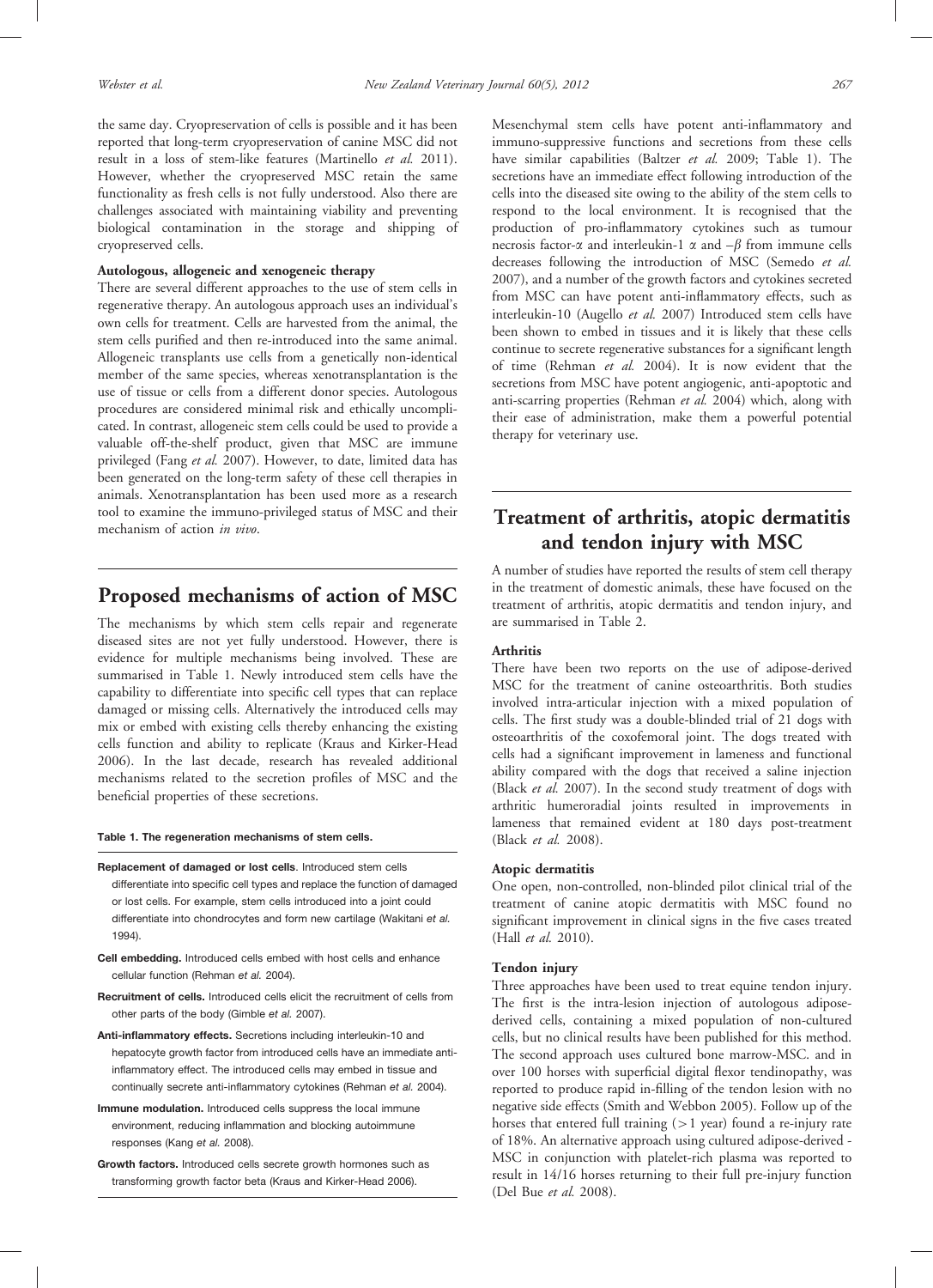Table 2. Results of treatment of dogs and horses with arthritis, atopic dermatitis and tendon injury using mesenchymal stem cells (MSC).

| <b>Condition</b>                                                | Type of stem cells                   | <b>Number</b><br>of cells | <b>Reintroduction</b><br>site       | <b>Results</b>                                                                                        | Reference                |
|-----------------------------------------------------------------|--------------------------------------|---------------------------|-------------------------------------|-------------------------------------------------------------------------------------------------------|--------------------------|
| Canine coxofemoral joint OA                                     | Autologous AD-MSC,<br>not cultured   | $4.2 - 5 \times 10^6$     | Intra-articular                     | Statistically significant<br>improvement in lameness                                                  | Black et al. 2007        |
| Canine humeroradial joint<br><b>OA</b>                          | Autologous AD-MSC,<br>not cultured   | $3 - 5 \times 10^{6}$     | Intra-articular                     | Statistically significant<br>improvement in lameness,<br>joint stiffness and functional<br>disability | Black et al. 2008        |
| Canine atopic dermatitis                                        | Autologous cultured<br>AD-MSC        | $1.3x10^6$ per kg         | Intravenous                         | No significant improvement in<br>the clinical signs of atopic<br>dermatitis                           | Hall et al. 2010         |
| Strain injury to superficial<br>flexor tendon in a polo<br>pony | Autologous cultured<br><b>BM-MSC</b> | $6.4x10^{5}$              | Tendon under ultrasound<br>guidance | Safe to use. No clinical results<br>reported                                                          | Smith et al. 2003        |
| Equine tendon injury                                            | Autologous cultured<br><b>BM-MSC</b> | $>4x10^6$                 | Tendon under ultrasound<br>guidance | Rapid in-filling of the tendon<br>lesion with no negative side<br>effects in over 100 horses          | Smith and Webbon<br>2005 |
| Equine tendon injury                                            | Allogeneic cultured<br><b>BM-MSC</b> | Undefined                 | Tendon under ultrasound<br>guidance | 14 of 16 horses returned to their<br>full pre-injury function                                         | Del Bue et al. 2008      |

 $AD =$ adipose-derived;  $BM =$  bone marrow;  $OA =$  osteoarthritis

# Treatment of induced injury using MSC

A large number of trials have investigated the use of stem cells in animal models, where injury has been induced in the musculoskeletal and nervous systems. A summary of the findings of these trials is presented in Table 3. It should be noted that induced injuries do not necessarily reflect their natural counterparts. Care should therefore be taken in the interpretation of these results in the veterinary clinical setting.

#### Musculoskeletal system

The repair of damaged tendons, ligaments, menisci, cartilage and bones have been demonstrated using cultured autologous and allogeneic bone marrow- and adipose-derived -MSC delivered into the site of injury (Table 3). New skeletal tissue was observed as early as 2 weeks post-treatment in rabbits, with hyaline cartilage forming with a compliance rating similar to natural hyaline cartilage (Wakitani et al. 1994).

Treatment of induced cartilage defects in the horse with bone marrow-derived cells has shown limited effects when compared with controls (Wilke et al. 2007), and treatment of induced osteoarthritis with expanded bone marrow-MSC influenced concentrations of prostagladin  $E_2$  but had no other effects when compared with controls (Frisbie et al. 2009).

Collagenase-induced tendonitis is a common model to demonstrate efficacy using MSC in equine tendon repair. Results of these trials consistently demonstrate improved tendon fibre alignment, an improved collagen type I to III ratio as well as increased expression of cartilage oligomeric matrix protein, when compared with controls (Nixon et al. 2008; Crovace et al. 2010). In collagenase-induced injury in mice, where there was development of a rheumatoid condition as well as tissue damage, the introduction of stem cells appeared to both repair the damaged tissue and modulate the immune response attenuating the rheumatoid condition (Augello et al. 2007).

Bone regeneration using MSC have been demonstrated in dogs. The use of different types of scaffolds has been shown to be successful in keeping MSC localised to the surgically induced bone defects. Allogeneic MSC treatments produced no major immune response and healing was equivalent to that of dogs treated with autologous cells (Bruder et al. 1998; Arinzeh et al. 2003).

#### Nervous system

In rats with an induced spinal lesion, remyelination has been reported following I/V injection of bone marrow stromal cells and direct implantation of cultured bone marrow stromal cells into the site of injury (Akiyama et al. 2002ab). In contrast, no remyelination was reported in another study, but the introduced MSC migrated from the lesion site and deposited collagen in areas of healthy myelination (Hunt et al. 2008). The differences in outcomes in these studies are likely due to the culturing methods. In the former study, media contained neural progenitor cells, epidermal growth factor, basic fibroblast growth factor and neural survival factors (Akiyama et al. 2002b); whereas in the later study cells were cultured in low glucose Dulbecco's modified eagle medium and 10% foetal calf serum (Hunt et al. 2008).

#### Other organ systems

A number of trials have investigated the use of stem cells for the treatment of other damaged organs. The results of trials in rats for ischemia-induced kidney injury, urinary incontinence and corneal injury, and in pigs with induced diabetes are presented in Table 4.

#### Heart

The stem cell treatment of five dogs with dilated cardiomyopathy resulted in three dogs dying within 5 days of the procedure. This was likely due to the use of direct injection into the epicardial surface. The two surviving patients responded well, suggesting some value in this therapy (Borenstein et al. 2002). The safety of treating dilated cardiomyopathy in dogs was assessed by introducing varying quantities of cultured myoblasts via a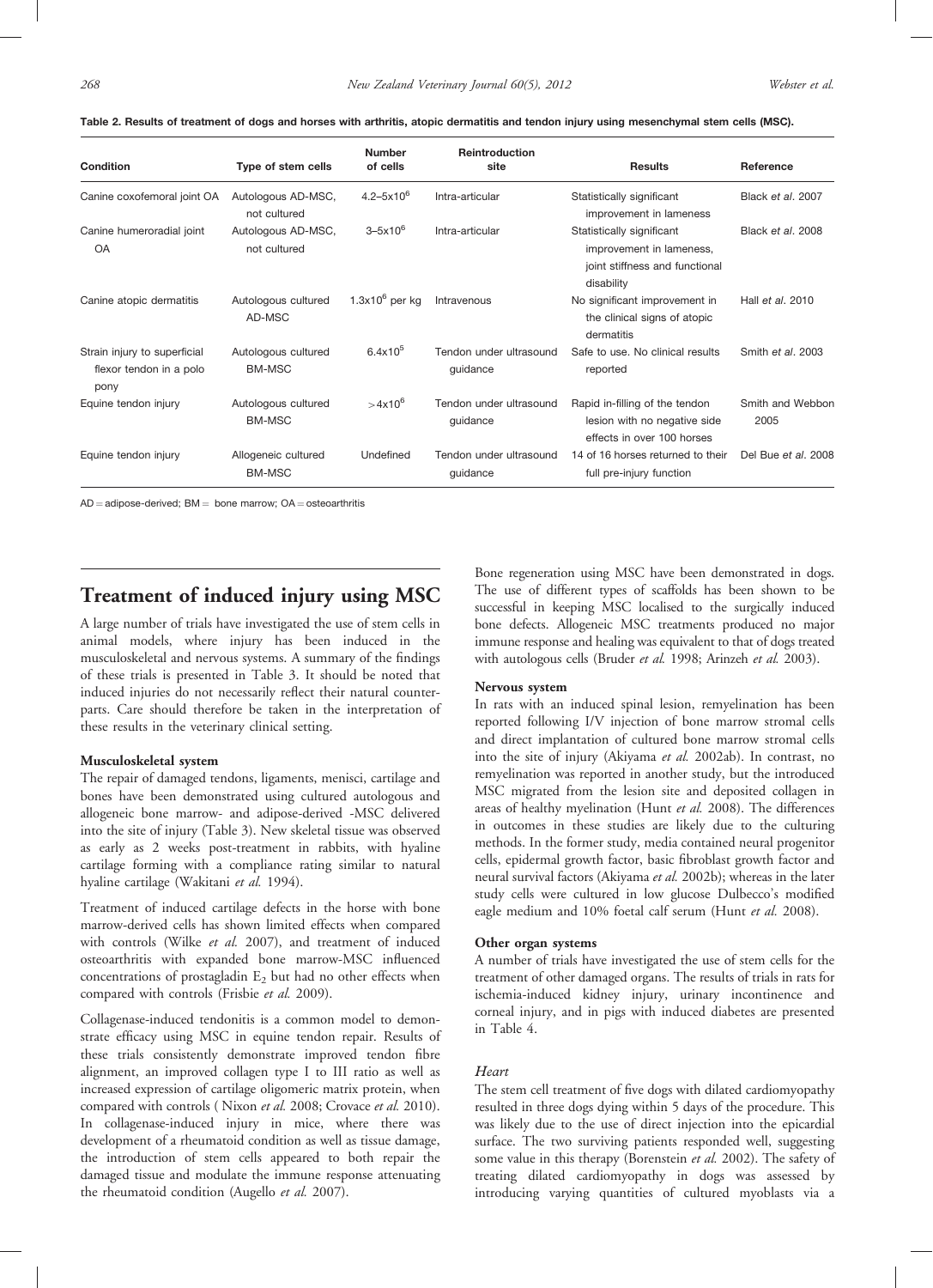| Condition (n)                                                                                            | Type of stem cells                                                   | Number of cells                               | Reintroduction site                                                                    | Results                                                                                                                                                                                      | Reference                                |
|----------------------------------------------------------------------------------------------------------|----------------------------------------------------------------------|-----------------------------------------------|----------------------------------------------------------------------------------------|----------------------------------------------------------------------------------------------------------------------------------------------------------------------------------------------|------------------------------------------|
| resected cruciate ligament in goats (24)<br>Surgically excised medial meniscus and                       | Autologous, cultured BM-MSC                                          | $1 \times 10^7$                               | Intra-articular                                                                        | Regeneration of meniscal tissue. No<br>detectable repair of ligament                                                                                                                         | Murphy et al. 2003                       |
| Surgically induced full thickness defects of<br>articular cartilage in New Zealand white<br>rabbits (68) | Autologous, cultured BM or<br>periosteum MSC                         | $5x10^6$                                      | Medial femoral condoyle with<br>collagen gel                                           | Hyaline like cartilage formed in defects. No<br>significant difference between cells from<br><b>BM</b> or periosteum                                                                         | Wakitani et al. 1994                     |
| the femoropatellar articulations of horses (6)<br>Arthroscopically induced cartilage defects in          | Autologous, cultured BM                                              | $12\times10^{6}$                              | Defect with autologous fibrin or<br>autologous fibrin alone<br>in contralateral defect | the short-term. No long-term differences<br>Accelerated healing in BM-MSC group in<br>between the control and BM-MSC<br>groups                                                               | Wilke et al. 2007                        |
| Arthroscopically induced OA in the middle<br>carpal joint of horses (24)                                 | Autologous uncultured AD-MSC<br>and autologous, cultured BM          | 16.3x10 <sup>6</sup> and 10.5x10 <sup>6</sup> | OA-affected joint 14 days after<br>arthroscopy                                         | either treatment group compared with<br>No significant treatment effects seen in<br>control group                                                                                            | Frisbie et al. 2009                      |
| Collagenase induced tendon injury in<br>horses (8)                                                       | Autologous AD-MSC, not<br>cultured                                   | 4x10 <sup>7</sup>                             | Tendon under ultrasound<br>guidance                                                    | Improved tendon structure. No clinical<br>results reported                                                                                                                                   | Nixon et al. 2008                        |
| Collagenase induced tendon injury in<br>horses (6)                                                       | Autologous, cultured BM-MSC<br>and uncultured autologous<br>BM cells | 5.5x10 <sup>6</sup> and 1.2x10 <sup>8</sup>   | Tendon under ultrasound<br>guidance                                                    | High expression of COMP and improved<br>alignment in both treatment groups<br>collagen type I/III ratio and fibre<br>compared with placebo                                                   | Crovace et al. 2010                      |
| Collagenase induced tendon injury in<br>horses (8)                                                       | Autologous cultured AD-MSC                                           | 10x10 <sup>6</sup>                            | Tendon under ultrasound<br>guidance                                                    | collagen type 1:3 ratio in treated group<br>No clinical or ultrasonographic changes.<br>histopathology fibre alignment and<br>Significant improvement seen in<br>compared with control group | de Mattos Carvalho<br>et al. 2011        |
| Collagenase induced auto immune arthritic<br>condition in mice                                           | Allogeneic, cultured BM-MSC                                          | 5x10 <sup>6</sup>                             | Intra-peritoneal injection                                                             | Reduced bone and cartilage damage and T<br>lymphocyte response                                                                                                                               | Augello et al. 2007                      |
| Surgically induced full thickness cranial bone<br>defect in dogs (8)                                     | Autologous, cultured AD-MSC<br>with scaffold implantation            | $3\times10^5$                                 | Inserted into bone defect                                                              | treated group than control coral group<br>Greater bone growth in cell and coral                                                                                                              | Cui et al. 2007                          |
| Surgically induced segmental bone defect in<br>dogs (15)                                                 | Autologous, cultured BM-MSC.<br>With scaffold implantation           | $3.7\times10^{7}$                             | Inserted into bone defect                                                              | cellular implant than in control groups.<br>Substantially greater bone growth in<br>Large osseous callus formed                                                                              | Bruder et al. 1998                       |
| Surgically induced segmental bone defect in<br>dogs (12)                                                 | Allogeneic, cultured BM-MSC<br>with scaffold implantation            | $3.7\times10^{7}$                             | Inserted into bone defect                                                              | Substantial bone growth, no immune<br>response noted                                                                                                                                         | Arinzeh et al. 2003                      |
| Induced demyelinated spinal lesions in rats<br>$\overline{30}$                                           | Allogeneic BM cells, not<br>cultured                                 | $1 \times 10^7$                               | introduction (femoral vein)<br>Intravenous peripheral                                  | Extensive remyelination in 8 out of 15<br>subjects                                                                                                                                           | Akiyama et al. 2002a                     |
| Induced demyelinated spinal lesions in rats<br>(21)                                                      | Allogeneic, cultured BM-MSC                                          | 5x10 <sup>3</sup><br>5x10 <sup>3</sup>        | Directly into spinal lesion site                                                       | Remyelination of demyelinated spinal cord<br>axons                                                                                                                                           | Akiyama et al. 2002b<br>Hunt et al. 2008 |
| Induced demyelinated spinal lesions in rats (8)                                                          | Allogeneic cultured BM-MSC                                           |                                               | Directly into spinal lesion site                                                       | No remyelination reported                                                                                                                                                                    |                                          |

Table 3. Results of treatment of induced injury to the musculoskeletal and nervous systems using mesenchymal stem cells (MSC). Table 3. Results of treatment of induced injury to the musculoskeletal and nervous systems using mesenchymal stem cells (MSC).

AD ¼ adipose-derived; BM bone marrow; COMP cartilage oligomeric matrix protein; OA osteoarthritis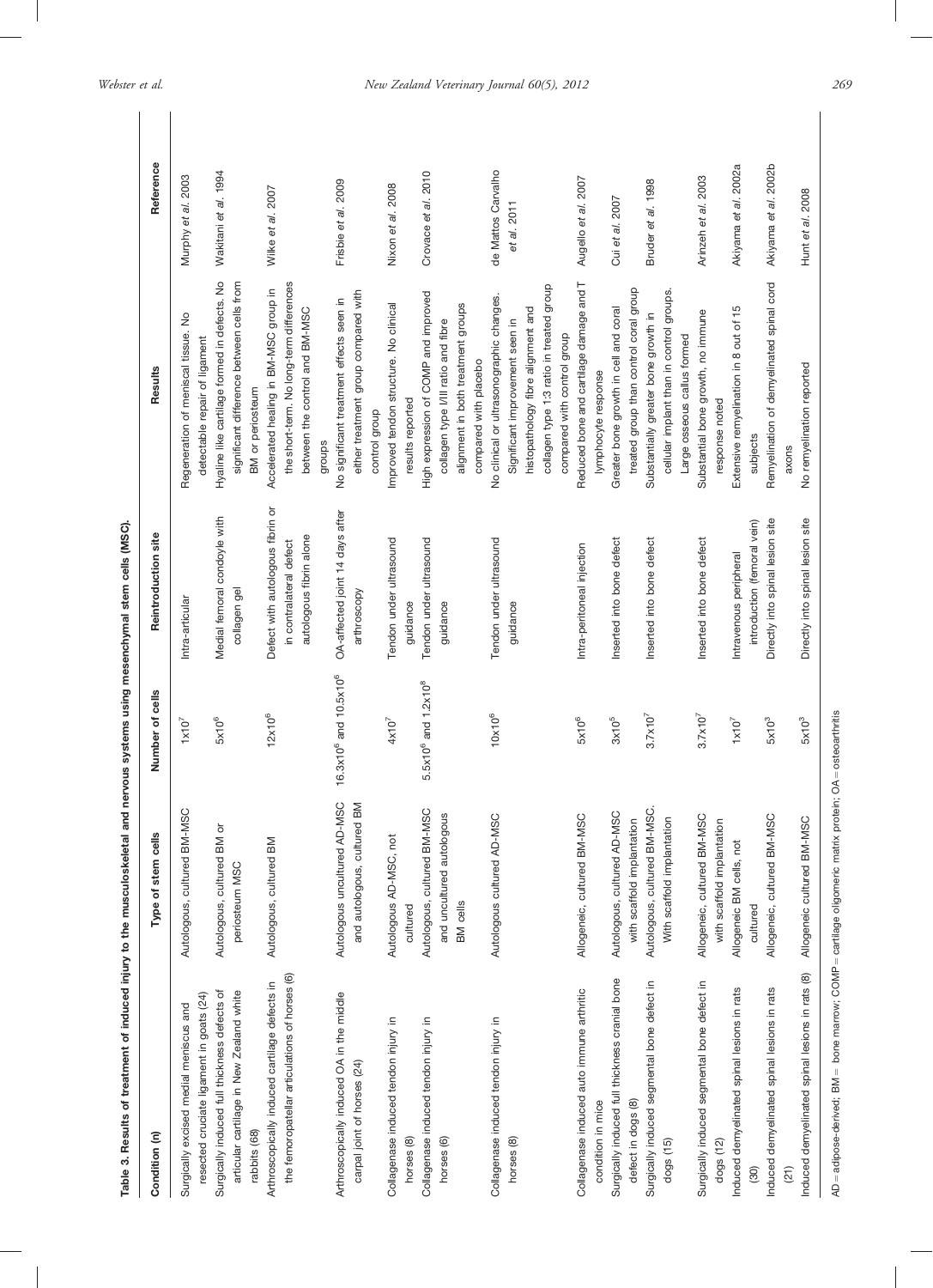| Table 4. Results of treatment of induced injury to the kidney and cornea, and induced diabetes using stem cells. |  |  |  |  |
|------------------------------------------------------------------------------------------------------------------|--|--|--|--|
|------------------------------------------------------------------------------------------------------------------|--|--|--|--|

| Condition (n)                                               | Type of stem cells                                   | Number of cells                   | <b>Reintroduction site</b>                           | <b>Results</b>                                                                   | Reference          |
|-------------------------------------------------------------|------------------------------------------------------|-----------------------------------|------------------------------------------------------|----------------------------------------------------------------------------------|--------------------|
| Induced renal ischemia<br>and reperfusion injury<br>in rats | Allogeneic, cultured<br>BM-MSC                       | $2x10^5$                          | Intravenous injection                                | Improved renal function.<br>Reduced serum urea<br>and creatinine                 | Semedo et al. 2007 |
| Induced urinary<br>incontinence<br>in rats $(30)$           | Allogeneic, cultured<br>muscle derived<br>stem cells | $1x10^5$ . $1x10^6$ . or $1x10^7$ | Two injections one<br>on each side of<br>the urethra | Increased muscle twitch<br>contractibility                                       | Kwon et al. 2006   |
| Chemical burns of rat<br>corneas (18)                       | Allogeneic, cultured<br>BM-MSC                       | Cells $2x10^6$ and<br>secretions  | Applied to cornea                                    | Rapid corneal repair                                                             | Oh et al. 2008     |
| Induced diabetes in<br>pigs $(10)$                          | Allogeneic, cultured<br><b>BM-MSC</b>                | $5x10^7$                          | Injected into pancreas                               | Reduction in blood glucose<br>levels and newly formed<br>islets produced insulin | Chang et al. 2008  |

 $BM = bone$  marrow;  $MSC = mesenchymal$  stem cells

fluoroscopically guided catheter in the femoral artery with differing effects. Use of  $5\times10^6$  cells caused severe arrhythmia and cardiac infarction whereas a transplant of  $3\times10^6$  cells proved to be well tolerated. The different response seen with varying cell numbers needs to be carefully considered in the clinical setting (Oyama 2005).

#### Urethra

Injection of autologous adult stem cells into the middle urethra has been shown to improve or restore contractile response (Jack et al. 2005). Under ultrasound guidance, it is possible to introduce adult stem cells to dogs through a percutaneous injection into the urethra.

#### Liver

No clinical studies in animals have described the treatment of liver disease with MSC. However, some preliminary studies have been performed in humans with promising outcomes and similar results may be expected in the veterinary setting. Improvement in liver function were reported following treatment with bone marrow derived cells in human patients with alcoholic liver cirrhosis (Pai et al. 2008). The process of isolating, expanding and re-introducing autologous stem cells into the hepatic artery appears relatively safe and effective in the treatment of human liver disease (Khan et al. 2008).

# **Conclusions**

Autologous transplants of stem cells have proven efficacious in a number of applications. Stem cells can be derived from adipose tissue or bone marrow with procedures that are easily performed in the veterinary clinic, are low risk and are reasonably non-invasive. The use of adult stem cells in a number of situations has been shown to be predominantly safe. The best-documented examples are the treatment of tendon and ligament injury, osteoarthritis and inflammatory conditions. Results of the treatment of induced renal failure and diabetes are also promising.

Future stem cell therapies may also include allogeneic transplants. At this time there are no data on the use of such therapies in animals for naturally occurring diseases. There are, however, studies in dogs that demonstrate a surprising lack of immunological reaction to transplant. This suggests that the immuno-privileged and immuno-modulatory effects of MSC may render them suitable for allogeneic therapies.

A further alternative to the use of stem cells is the use of allogeneic or autologous stem cell secretions. It is increasingly evident that they have important immuno-modulatory and regenerative properties. Future research into the safety of this type of approach could result in an off-the-shelf stem cell secretion product. Such a product could be beneficial for conditions for which there are no current therapies or the therapies available are not very effective, or for patients which are unable to be anaesthetised for harvesting bone marrow or fat. Suitable clinical applications may include the topical treatment of corneal ulceration, skin and ear inflammation.

In assessing the clinical and experimental research, it is clear that stem cell-based therapies have potential as a powerful treatment for regeneration and repair of disease and injury. In the future, this may help reduce the use of invasive procedures and surgery in animals.

# Declaration of interest

All authors are involved with Regeneus Pty Ltd in varying capacities. Rebecca Webster and Graham Vesey are employees of Regeneus Pty Ltd, Ben Herbert and Sinead Blaber are consultants of Regeneus Pty Ltd, Graham Vesey, Ben Herbert and Marc Wilkins are founding members of Regeneus Pty Ltd and are members of the board of directors of Regeneus Pty Ltd. All authors are shareholders of Regeneus Pty Ltd. Regeneus Pty Ltd have various patents filed in the adipose derived stem cell area.

### References

- Akiyama Y, Radtke C, Honmou O, Kocsis JD. Remyelination of the spinal cord following intravenous delivery of bone marrow cells. Glia 39, 229–36, 2002a
- Akiyama Y, Radtke C, Kocsis JD. Remyelination of the rat spinal cord by transplantation of identified bone marrow stromal cells. Journal of Neuroscience 22, 6623–30, 2002b
- Amariglio N, Hirshberg A, Scheithauer BW, Cohen Y, Loewenthal R, Trakhtenbrot L, Paz N, Koren-Michowitz M, Waldman D, Leider-Trejo L, et al. Donor-derived brain tumor following neural stem cell transplantation in an ataxia telangiectasia patient. Plos Medicine 6, 221–31, 2009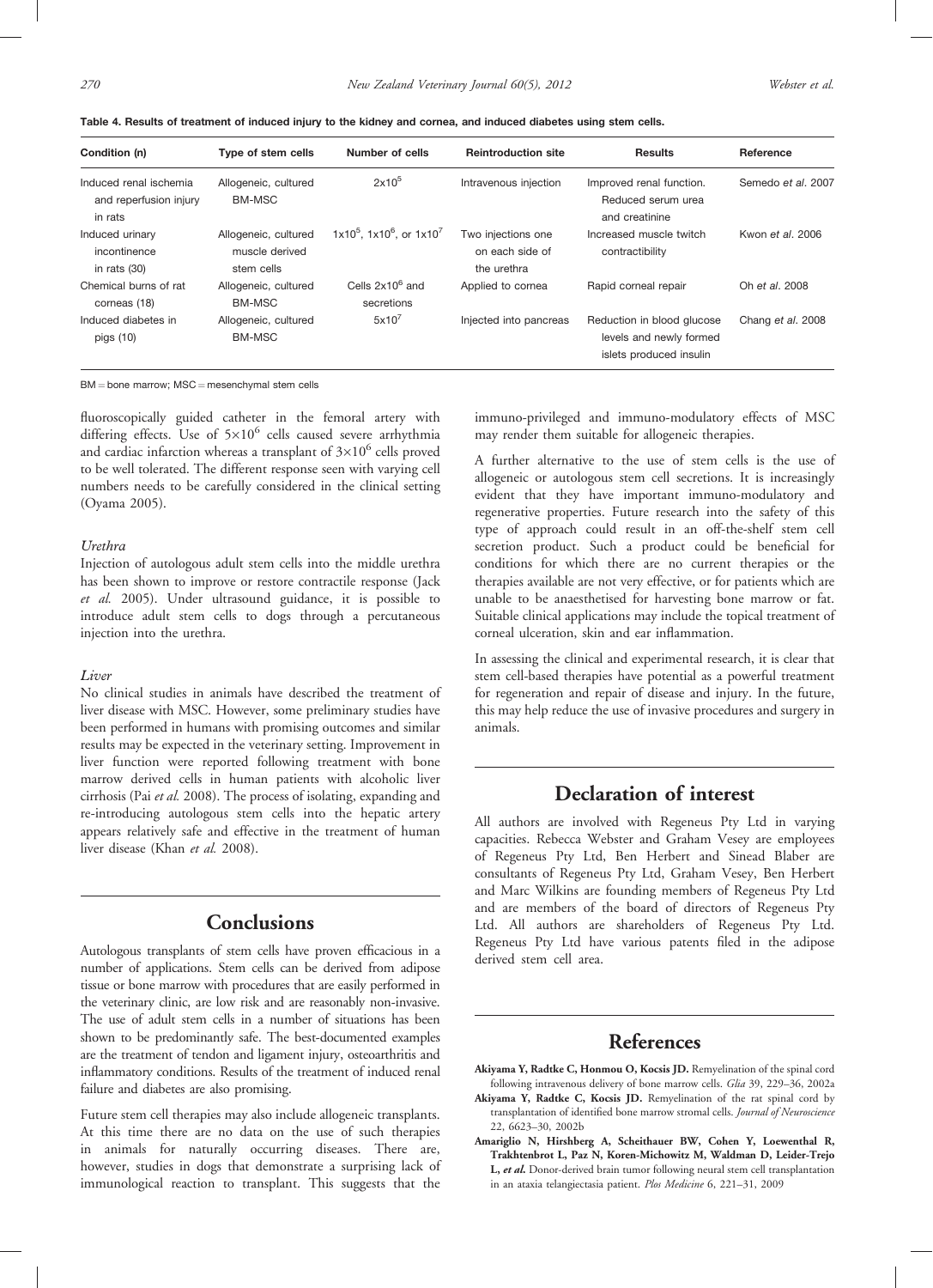- Arinzeh TL, Peter SJ, Archambault MP, van den Bos C, Gordon S, Kraus K, Smith A, Kadiyala S. Allogeneic mesenchymal stem cells regenerate bone in a critical-sized canine segmental defect. Journal of Bone and Joint Surgery-American Volume 85A, 1927–35, 2003
- Augello A, Tasso R, Negrini SM, Cancedda R, Pennesi G. Cell therapy using allogeneic bone marrow mesenchymal stem cells prevents tissue damage in collagen-induced arthritis. Arthritis and Rheumatism 56, 1175– 86, 2007
- Baksh D, Song L, Tuan RS. Adult mesenchymal stem cells: characterization, differentiation, and application in cell and gene therapy. Journal of Cellular and Molecular Medicine 8, 301–16, 2004
- Baltzer AWA, Moser C, Jansen SA, Krauspe R. Autologous conditioned serum (Orthokine) is an effective treatment for knee osteoarthritis. Osteoarthritis and Cartilage 17, 152–60, 2009
- Black LL, Gaynor J, Gahring D, Adams C, Aron D, Harman S, Gingerich DA, Harman R. Effect of adipose-derived mesenchymal stem and regenerative cells on lameness in dogs with chronic osteoarthritis of the coxofemoral joints: a randomized, double-blinded, multicenter, controlled trial. Veterinary Therapeutics 8, 272–84, 2007
- Black L, Gaynor J, Adams C, Dhupa S, Sams A, Taylor R, Harman S, Gingerich D, Harman R. Effect of intraarticular injection of autologous adipose-derived mesenchymal stem and regenerative cells on clinical signs of chronic osteoarthritis of the elbow joint in dogs. Veterimary Therapeutics 9, 192–200, 2008
- Borenstein N, Chetboul V, Rajnoch C, Bruneval P, Carpentier A. Successful cellular cardiomyoplasty in canine idiopathic dilated cardiomyopathy. Annals of Thoracic Surgery 74, 298–9, 2002
- Bruder SP, Jaiswal N, Ricalton NS, Mosca JD, Kraus KH, Kadiyala S. Mesenchymal stem cells in osteobiology and applied bone regeneration. Clinical Orthopaedics and Related Research 355, S247–56, 1998
- Butler DL, Juncosa-Melvin N, Boivin GP, Galloway MT, Shearn JT, Gooch C, Awad H. Functional tissue engineering for tendon repair: a multidisciplinary strategy using mesenchymal stem cells, bioscaffolds, and mechanical stimulation. Journal of Orthopaedic Research 26, 1–9, 2008
- Chang C, Niu D, Zhou H, Zhang Y, Li F, Gong F. Mesenchymal stroma cells improve hyperglycemia and insulin deficiency in the diabetic porcine pancreatic microenvironment. Cytotherapy 10, 796–805, 2008
- Crisan M, Yap S, Casteilla L, Chen CW, Corselli M, Park TS, Andriolo G, Sun B, Zheng B, Zhang L, et al. A perivascular origin for mesenchymal stem cells in multiple human organs. Cell Stem Cell 3, 301–13, 2008
- Crovace A, Lacitignola L, Rossi G, Francioso E. Histological and immunohistochemical evaluation of autologous cultured bone marrow mesenchymal stem cells and bone marrow mononucleated cells in collagenase-induced tendinitis of equine superficial digital flexor tendon. Veterinary Medicine International 2010, 250978, 2010
- Cui L, Liu B, Liu G, Zhang W, Cen L, Sun J, Yin S, Liu W, Cao Y. Repair of cranial bone defects with adipose derived stem cells and coral scaffold in a canine model. Biomaterials 28, 5477–86, 2007
- de Mattos Carvalho A, Alves AL, de Oliveira PG, Alvarez LE, Amorium RL, Hussni CA, Deffune E. Use of adipose tissue-derived mesenchymal stem cells for experimental tendinitis therapy in equines. Journal of Equine Veterinary Science 31, 26–34, 2011
- Del Bue M, Ricco S, Ramoni R, Conti V, Gnudi G, Grolli S. Equine adiposetissue derived mesenchymal stem cells and platelet concentrates: their association in vitro and in vivo. Veterinary Research Communications 32 (Suppl 1), S51–5, 2008
- Dominici M, Le Blanc K, Mueller I, Slaper-Cortenbach I, Marini F, Krause D, Deans R, Keating A, Prockop D, Horwitz E. Minimal criteria for defining multipotent mesenchymal stromal cells. The International Society for Cellular Therapy position statement. Cytotherapy 8, 315–7, 2006
- Fang B, Song Y, Zhao RC, Han Q, Lin Q. Using human adipose tissuederived mesenchymal stem cells as salvage therapy for hepatic graft-versus-host disease resembling acute hepatitis. Transplantation Proceedings 39, 1710-3, 2007
- Frimberger AE, Moore AS, Rassnick KM, Cotter SM, O'Sullivan JL, Quesenberry PJ. A combination chemotherapy protocol with dose intensification and autologous bone marrow transplant (VELCAP-HDC) for canine lymphoma. Journal of Veterinary Internal Medicine 20, 355–64, 2006
- Frisbie DD, Kisiday JD, Kawcak CE, Werpy NM, McIlwraith CW. Evaluation of adipose-derived stromal vascular fraction or bone marrow-derived mesenchymal stem cells for treatment of osteoarthritis. Journal of Orthopaedic Research 27, 1675–80, 2009
- Gimble JM, Katz AJ, Bunnell BA. Adipose-derived stem cells for regenerative medicine. Circulation Research 100, 1249–60, 2007
- Hall MN, Rosenkrantz WS, Hong JH, Griffin CE, Mendelsohn CM. Evaluation of the potential use of adipose-derived mesenchymal stromal cells in the treatment of canine atopic dermatitis: a pilot study. Veterinary Therapeutics : Research in Applied Veterinary Medicine 11, E1– E14, 2010
- Horie M, Sekiya I, Muneta T, Ichinose S, Matsumoto K, Saito H, Murakami T, Kobayashi E. Intra-articular Injected synovial stem cells differentiate into meniscal cells directly and promote meniscal regeneration without mobilization to distant organs in rat massive meniscal defect. Stem Cells 27, 878–87, 2009
- Hunt DPJ, Irvine KA, Webber DJ, Compston DAS, Blakemore WF, Chandran S. Effects of direct transplantation of multipotent mesenchymal stromal/stem cells into the demyelinated spinal cord. Cell Transplantation 17, 865–73, 2008
- Jack GS, Almeida FG, Zhang R, Alfonso ZC, Zuk PA, Rodriguez LV. Processed lipoaspirate cells for tissue engineering of the lower urinary tract: implications for the treatment of stress urinary incontinence and bladder reconstruction. Journal of Urology 174, 2041–5, 2005
- Kang JW, Kang KS, Koo HC, Park JR, Choi EW, Park YH. Soluble factorsmediated immunomodulatory effects of canine adipose tissue-derived mesenchymal stem cells. Stem Cells and Development 17, 681–93, 2008
- Khan AA, Parveen N, Mahaboob VS, Rajendraprasad A, Ravindraprakash HR, Venkateswarlu J, Rao SGA, Narusu ML, Khaja MN, Pramila R, Habeeb A, Habibullah CM. Safety and efficacy of autologous bone marrow stem cell transplantation through hepatic artery for the treatment of chronic liver failure: a preliminary study. Transplantation Proceedings 40, 1140–4, 2008
- Koch T, Heerkens T, Thomsen P, Betts D. Isolation of mesenchymal stem cells from equine umbilical cord blood. BMC Biotechnology 7, 1472–6750, 2007
- Kraus KH, Kirker-Head C. Mesenchymal stem cells and bone regeneration. Veterinary Surgery 35, 232–42, 2006
- Kwon D, Kim Y, Pruchnic R, Jankowski R, Usiene I, De Miguel F, Huard J, Chancellor MB. Periurethral cellular injection: comparison of muscle-derived progenitor cells and fibroblasts with regard to efficacy and tissue contractility in an animal model of stress urinary incontinence. Urology 68, 449–54, 2006
- Martinello T, Bronzini I, Maccatrozzo L, Mollo A, Sampaolesi M, Mascarello F, Decaminada M, Patruno M. Canine adipose-derived-mesenchymal stem cells do not lose stem features after a long-term cryopreservation. Research in Veterinary Science 91, 18–24, 2011
- Mitchell JB, McIntosh K, Zvonic S, Garretta S, Floyd ZE, Kloster A, Di Halvorsen Y, Storms RW, Goh B, Kilroy G, et al. Immunophenotype of human adipose-derived cells: temporal changes in stromal-associated and stem cell-associated markers. Stem Cells 24, 376–85, 2006
- Murphy JM, Fink DJ, Hunziker EB, Barry FP. Stem cell therapy in a caprine model of osteoarthritis. Arthritis and Rheumatism 48, 3464–74, 2003
- Nixon AJ, Dahlgren LA, Haupt JL, Yeager AE, Ward DL. Effect of adiposederived nucleated cell fractions on tendon repair in horses with collagenaseinduced tendinitis. American Journal of Veterinary Research 69, 928–37, 2008
- Oh JY, Kim MK, Shin MS, Lee HJ, Ko JH, Wee WR, Lee JH. The antiinflammatory and anti-angiogenic role of mesenchymal stem cells in corneal wound healing following chemical injury. Stem Cells 26, 1047-55, 2008
- Oyama MA. Cardiac cellular transplantation: afuture treatment for heart disease? Veterinary Medicine 100, 92–4, 2005
- Pai M, Zacharoulis D, Milicevic MN, Helmy S, Jiao LR, Levicar N, Tait P, Scott M, Marley SB, Jestice K, et al. Autologous infusion of expanded mobilized adult bone marrow-derived CD34+ cells into patients with alcoholic liver cirrhosis. American Journal of Gastroenterology 103, 1952–8, 2008
- Pittenger MF, Mackay AM, Beck SC, Jaiswal RK, Douglas R, Mosca JD, Moorman MA, Simonetti DW, Craig S, Marshak DR. Multilineage potential of adult human mesenchymal stem cells. Science 284, 143-7, 1999
- Reed S, Johnson S. Equine umbilical cord blood contains a population of stem cells that express Oct4 and differentiate into mesodermal and endodermal cell types. Journal of Cellular Physiology 215, 329–36, 2008
- Rehman J, Traktuev D, Li JL, Merfeld-Clauss S, Temm-Grove CJ, Bovenkerk JE, Pell CL, Johnstone BH, Considine RV, March KL. Secretion of angiogenic and antiapoptotic factors by human adipose stromal cells. Circulation 109, 1292–8, 2004
- Riordan NH, Ichim TE, Min WP, Wang H, Solano F, Lara F, Alfaro M, Rodriguez JP, Harman RJ, Patel AN, Murphy MP, Lee RR, Minev B. Non-expanded adipose stromal vascular fraction cell therapy for multiple sclerosis. Journal of Translational Medicine 7, 1479–5876, 2009